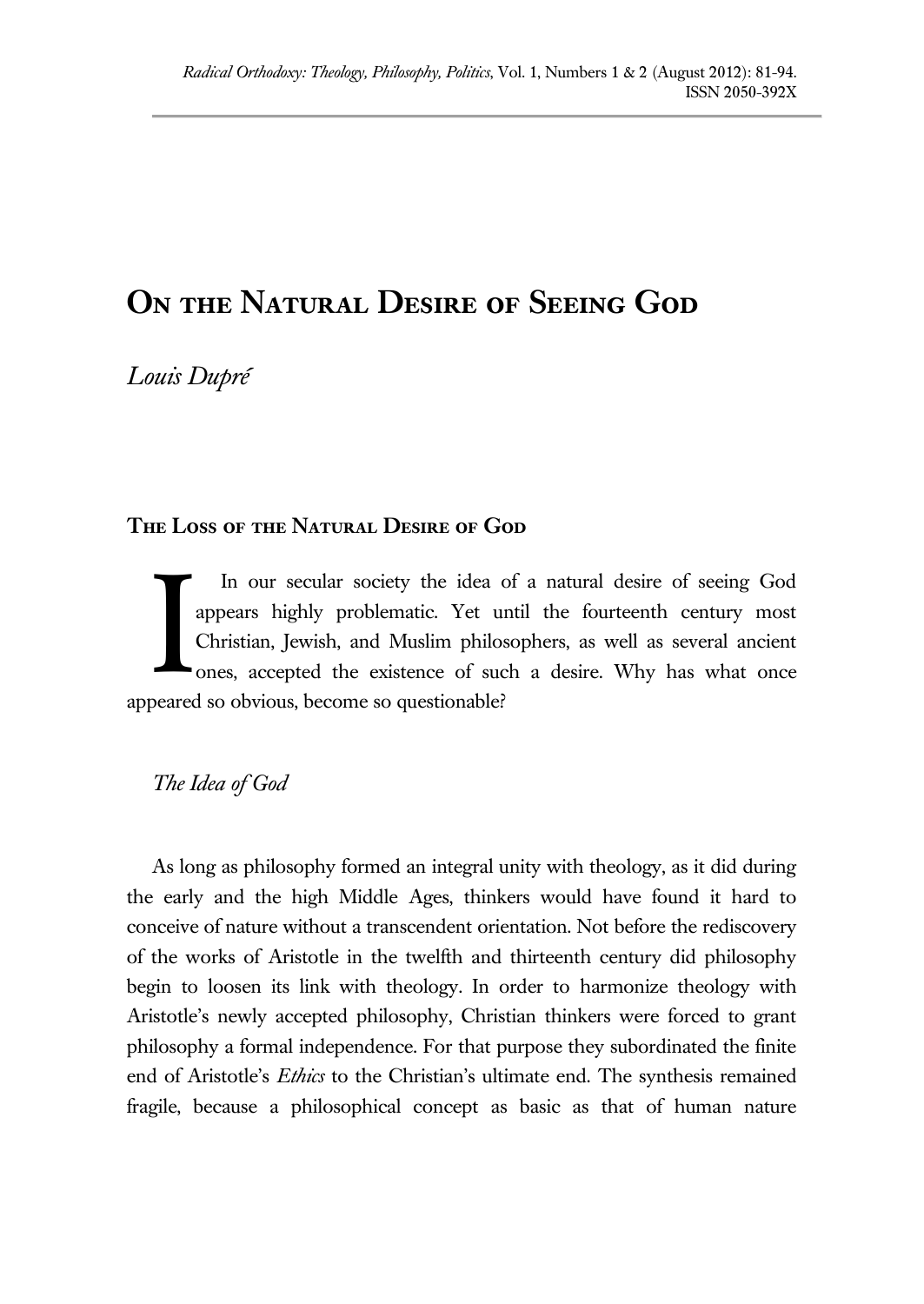remained also directly attached to the Christian's ultimate end. Which definition should prevail: the theological or the philosophical?

Modern philosophy rejected this *intrinsic* dependence of philosophy upon theology. How could philosophy remain subordinate to what, in its modern definition, falls outside its field of knowledge? Even the idea of God, the alleged source of a natural desire, originates *not* in philosophy, but in what believers refer to as a "revelation" of some sort, or at least in a mode of consciousness that is practical and worshipful rather than critical and rational. Philosophy encounters it as a *given*, not of its own making, which rightly or wrongly determines its own indeterminate notion of transcendence. A philosophy, then, that wants to be totally autonomous, that is, relying exclusively on the immediate intuitions and conclusions of reason, the moderns concluded, rules out any desire of seeing God as God is in himself, as falling entirely outside its field. Descartes considered such a full autonomy a necessary principle if philosophy was to be reliable at all. Instead of accepting a theological idea of God, philosophy attempted to establish its own, by means of arguments attained by independent reason. At most, it might attempt to find some rational parallels with theological beliefs. Thus it grounded the idea of creation upon the ancient philosophical category of efficient causality, which had proven its effectiveness in the scientific interpretation of the world.

# *A Different Causality*

This notion of causality became the second cause of the idea of a natural desire of God losing much of its meaning. Problematic hereby was not the notion of causality as such. Ever since Plato, philosophers had interpreted the dependence of things on a transcendent first principle in causal terms. In Plato's thought, the phenomenal order rests on the foundation of ideal forms. This dependence of changing appearances on an unchangeable reality contains in essence what Aristotelians were later to call a *formal causality*. The cosmogonic myth of Plato's *Timaeus* misled many to regard the dependence of finite things on a transcendent foundation as having been *effectively caused* by that foundation. All too readily did they interpret the myth as if it referred to an instrumental *making*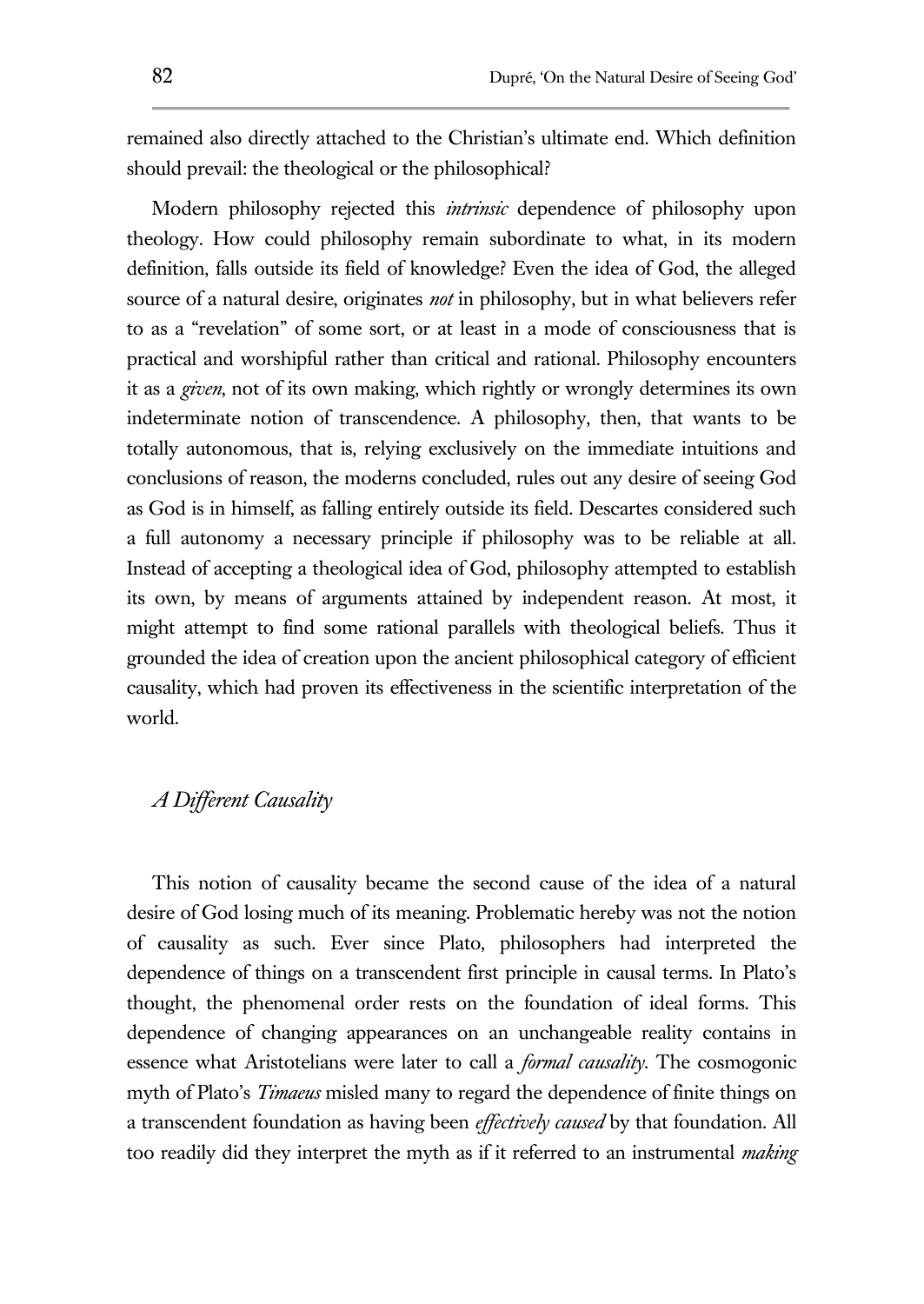of the cosmos. In fact, Plato had used the myth of the Demiurge only to explain which metaphysical principles were needed for the constitution of a rational cosmos. Neither Plato nor Aristotle mentioned a "creation" of the world as Jews and Christians understood it: the ancient cosmos had no beginning, it was everlasting, even as the gods. In identifying the Hebrew idea of creation with instrumental action, Christian philosophers, following Philo, may have prepared a dangerous legacy.

They may have considered their interpretation confirmed by the fact that, for Aristotle, the causal relation between the First Mover and the lower spheres unquestionably implied an "efficient" causality. However, Aristotle did not restrict the relation with a supreme divine principle to be exclusively one of efficient causality. In *De anima* he describes the active principle of the human intellect as being itself divine. To become active the intellect requires the impulse of a principle that is uninterruptedly cognizant and such a principle, he claims, must itself be divine. Indeed, once freed from the passivity of the body the soul itself will become divine. Moreover, in the *Nicomachean Ethics* Aristotle even claims that the highest mode of existence is the contemplative one—and that mode surpasses the merely human level. "Such a life would be too high for man; for it is not insofar as he is man that he will live so, but insofar as something divine is present in him; and by so much as this is superior to our composite nature is its activity superior to that which is for the theologian, no more than the exercise of a moral virtue. If reason is divine, then, in comparison with man, the life according to it is divine in comparison with human life."<sup>1</sup> Obviously, this surpasses the extrinsic relation of efficient causality typical of modern thought.

Neither for St. Thomas, inspired as he was by Aristotelian and Neo-Platonic thought, did the act of creation consist exclusively, or even primarily, in efficient causality, but rather in an internal, "quasi-formal" one. Repeatedly Aquinas insists on the immanent presence of the creative cause, in the acting as well as in the every being of the creature. In the *Summa Theologiae* he writes: "God is the cause of action not only by giving the form which is the principle of action (…). And since the form of a thing is within the thing, and all the more as it approaches nearer to the First and Universal Cause, and because in all things God himself is

<sup>1</sup> Aristotle, *Ethics,* 1177b.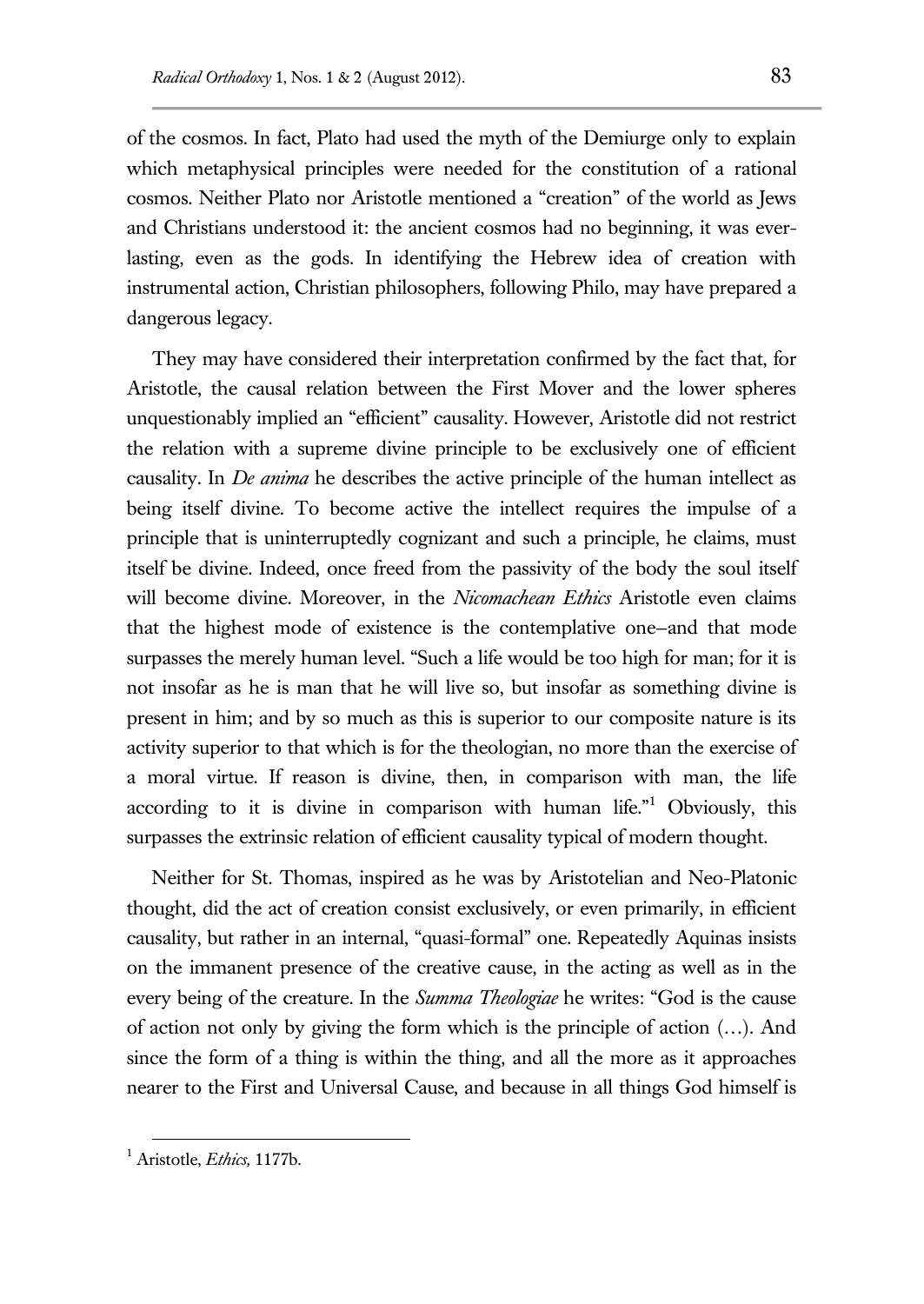properly the cause of universal being which is inmost in all things, it follows that in all things God works inwardly," that is, not extrinsically as an efficient cause does.<sup>2</sup> And in his *Commentary on St. John's Gospel*: "God who operates by conveying being, operates in all things in the most intimate way."<sup>3</sup> Createdness for Aquinas consists in the first place in God's immanent presence in the creature's *being* and acting

## *A Different Concept of Nature*

This immanent concept of divine causality, the only possible basis, I think, for a natural desire of God, became jeopardized when modern thought began to conceive the notion of nature independently of this transcendent presence. Earlier Christian thought knew only one *finis ultimus*, that was both natural *and* gratuitously given, namely the vision of God. It never conceived of nature as isolated from its more-than-natural foundation and orientation. A natural desire of God can exist only if the mind itself is in some respect connatural with the divine, since such a desire presupposes an intimate acquaintance with God. It assumes, as Augustine wrote, that the mind has already found God. Nature cannot desire that with which it is totally unacquainted.

For St. Thomas and other medieval thinkers, the term "supernatural" does not refer to a separate *reality*, but to a quality of strictly divine actions, forces, events, by means of which God allows humans to attain their end in nature as well as in grace.<sup>4</sup> His philosophy establishes the *possibility* of a natural desire of God. Does he also recognize its reality? In the *Summa contra Gentiles*, Aquinas treats the theme from two different, yet related points of view. One the one hand, he posits that each being seeks to realize the full potential of its nature<sup>5</sup>. But truth and goodness are perfections that a spiritual being naturally desires, even though its limited capacity prohibits either from ever fully attaining them. The desire

<sup>2</sup> Aquinas, *Summa Theologiae*, I, 105, 5c.

<sup>3</sup> Aquinas, *Commentary,* Ch. 1; I, 5.

<sup>4</sup> See Dupré, *Passage*, 167-89.

<sup>5</sup> Aquinas, *Summa contra Gentiles,* III, 25.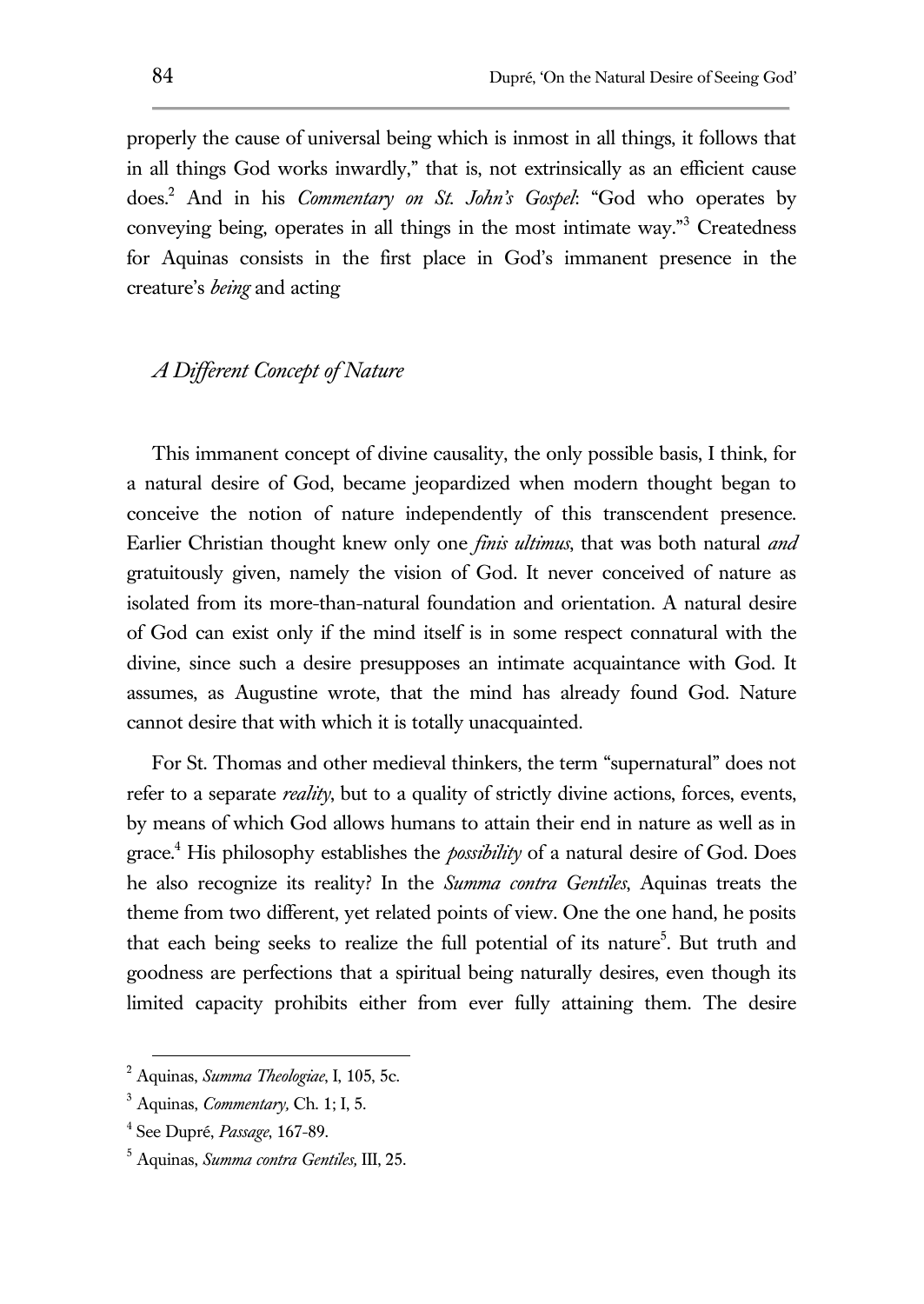(*appetitus*), then, is natural, even though its complete realization lies beyond the potential of human nature. In the same article, St. Thomas claims that all creatures seek the kind of similitude with the Creator that corresponds to their nature. For intellectual creatures, their natural ideal consists in acquiring the highest knowledge. That, according to Aquinas, means knowing things in their ultimate principle, that is, in God's own being. The same applies for the ideal of moral goodness.

An intellectual dynamism, then, moves human knowledge toward a knowledge of God. "*Intelligere deum est finis omnis intellectualis substantiae.*" 6 In his excellent analysis of this question in St. Thomas, Georges Cottier, O.P. writes, "[t]he natural desire has its source in the metaphysical nature of the intellect: its object is *being* in its full extent. However much a knowledge that attains the first being only through inferior analogates may fall short of this idea; by nature it spontaneously moves toward the perfect knowledge of the cause of being.<sup>7</sup> It is this very desire that propels the dynamism of thinking and knowing. Beyond each limited good or object of knowledge the mind implicitly pursues an unlimited one. St. Thomas assumes that a natural desire cannot remain unfulfilled, even though the human mind is incapable of satisfying it by its own force. Still, the mind cannot *demand* the satisfaction of a desire the fulfillment of which lies entirely beyond its capacity. The desire for seeing God, then, may be called "natural" only to the extent that it seeks its fulfillment in general, not in a theologically specific way.

If all human spiritual activity already implies a transcendent goal, it establishes some initial, natural union with this goal, even though its full attainment exceeds the capacities of human nature. Desire in some way anticipates an attainment even of a goal that never ceases to surpass human powers. To the extent that the person remains conscious of the dynamism that drives this desire, he or she already in some measure partakes in its fulfillment. If I understand this correctly, for Bonaventure, Aquinas, and Scotus, philosophy and theology become reunited in a mystical bond. They interpreted the natural desire for an ever greater

<sup>6</sup> Aquinas, *Summa contra Gentiles,* II, 25; cf. also III, 52.

 $<sup>7</sup>$  Cottier, "Désir naturel", 695-96.</sup>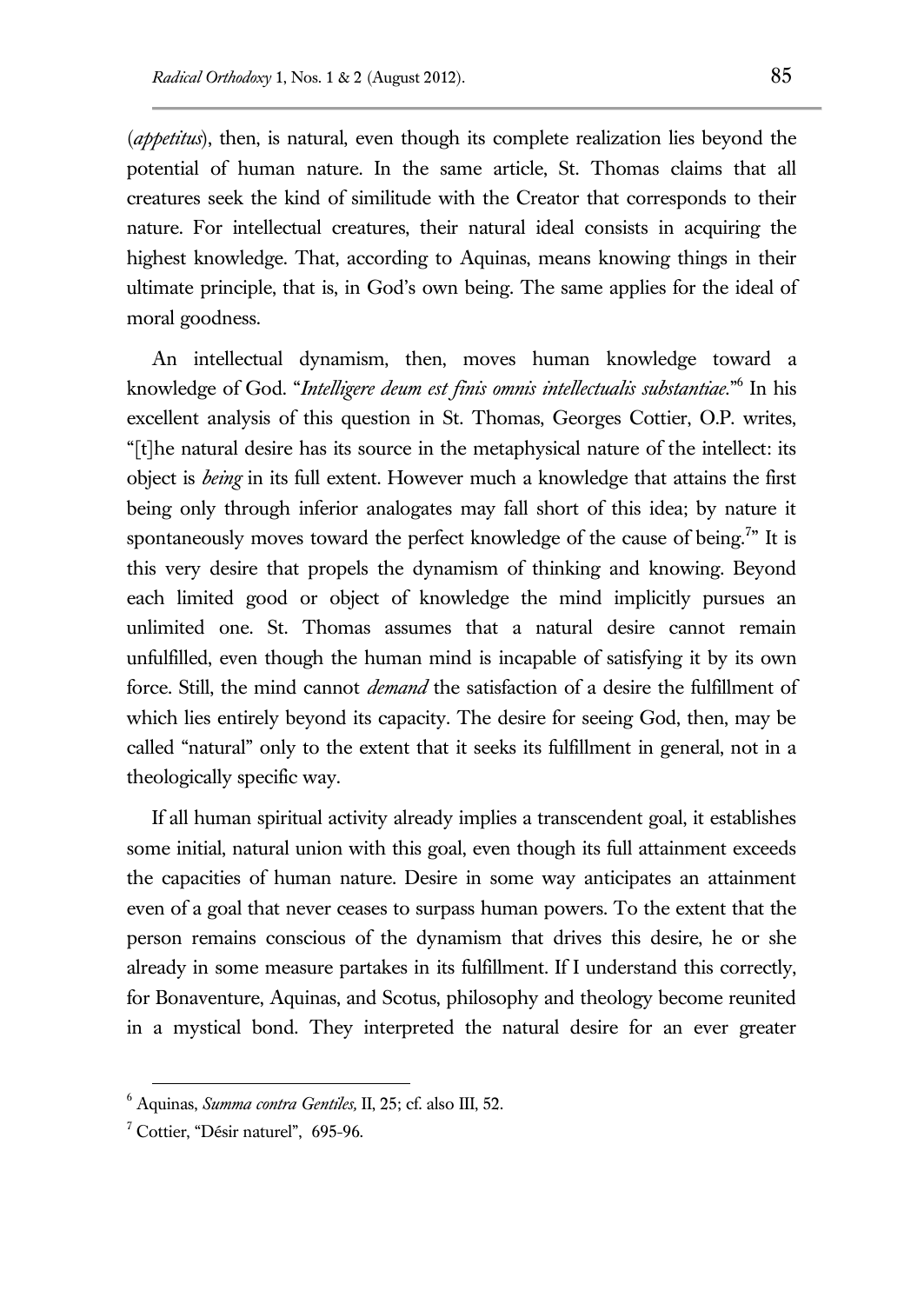cognition and an ever greater goodness as being driven by a more than natural dynamism. The natural desire for God thus became intrinsically transformed into a "supernatural one" of divine origin. Perhaps the same holds for artists pursuing the perfect formal expression of an idea, although they know it to lie beyond their reach. Yet while striving for its realization, they may become conscious of the supernatural impulse of their desire.

The nominalist theology of the later Middle Ages rejected the paradoxical idea of a natural desire of a supernatural gift. If, as Occam claimed, God can save the unrepentant sinner and reject the saint, God's decisions are unrelated to our expectations and the desire for God disappears altogether or must have grown in an already divinely sanctified nature. Indeed, nominalist theology split nature from the supernatural, as if it was a separate realm of reality. The empirical methods of the new science of nature grew out of the need to find another source of knowledge than the previous, now rejected arguments about how things *ought to be* in a divinely created nature. Those arguments had ceased to be persuasive because of the unpredictability of the nominalist God. Henceforth scientists had to rely on empirical observation and on the support of their mathematical skills.

There were exceptions. Nicholas of Cusa, whose life spans the entire fifteenth century, reunited what nominalist thinkers had divided, yet did so on the basis of an entirely new synthesis of philosophy and theology. He attempted to show how the human self, as *imago Dei*, naturally participates in the divine qualities of being both infinitely great and infinitely small. As such it feels naturally attracted by the divine prototype, which it mirrors. Indeed, all intellectual and all moral acts are driven by the mind's natural desire of its origin. The desire to know is a desire to know oneself and to know oneself requires to know one's divine prototype. If I am not mistaken, here even the distinction between the natural and the supernatural begins to lose all meaning. In *De filiatione Dei* Nicholas describes the road of knowledge as headed toward a mystical union with God.

Indeed, all search for understanding, according to Cusanus, is motivated by an implicit desire to comprehend God, and particular objects are no more than "symbolic signs of the true".<sup>8</sup> No knowledge is ever intrinsically secular. Human

<sup>8</sup> Nicholas of Cusa, "On Being a Son of God," II, 61.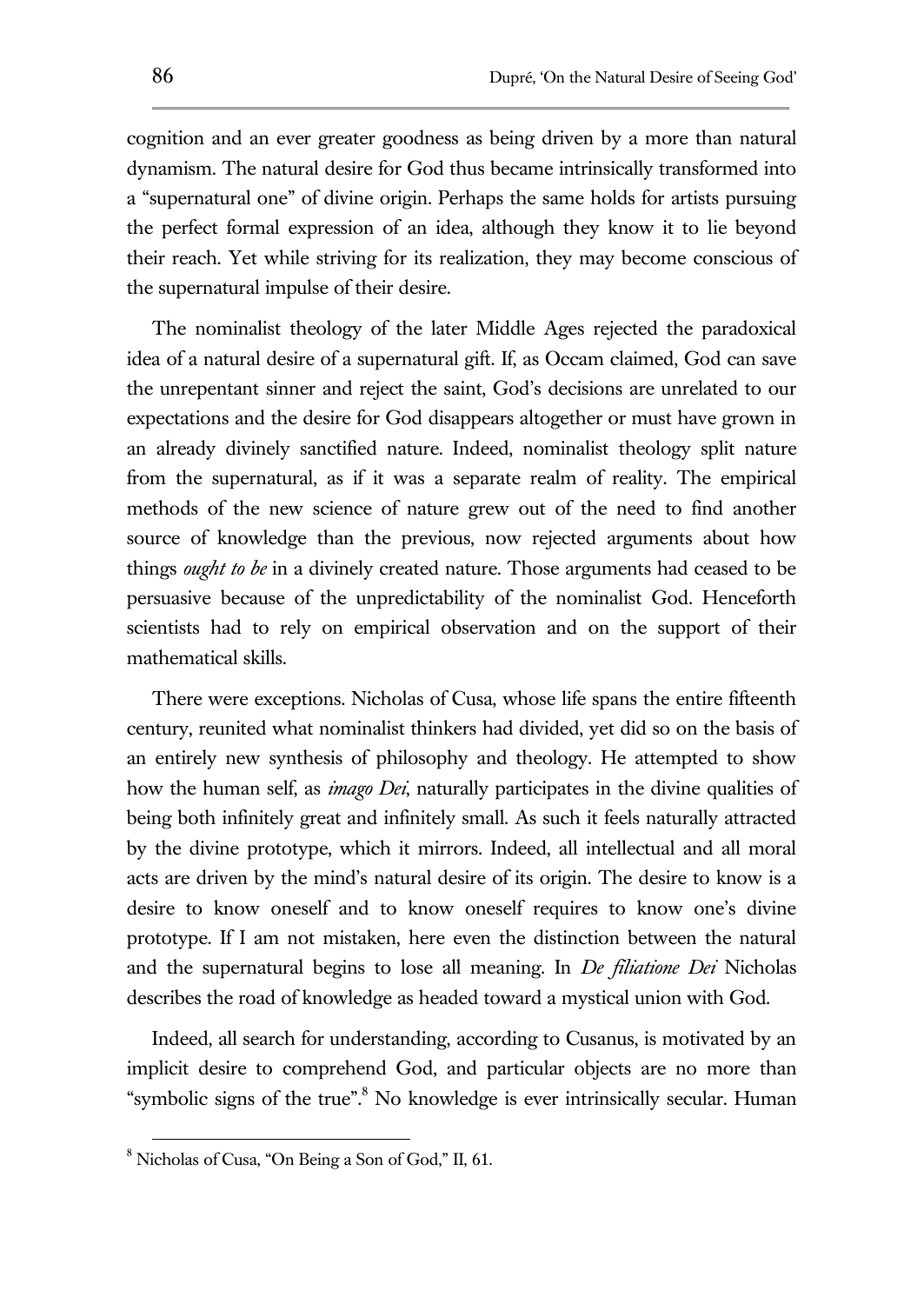nature can be fully understood only as a dynamic tendency toward *theiosis*. "God, who is in all things, shines forth in mind when mind, as a living image of God, turns to its own Exemplar and assimilates itself thereto with all its effort…"<sup>9</sup> In *De sapientia* he argues that God's eternal wisdom attracts us by granting the mind a foretaste (*praegustatio*) of what she can achieve and thereby arouses a marvelous desire for her. Since this wisdom constitutes the very life of spiritual understanding, she incites us to seek the source of this life. Without that foretaste the mind would not seek its source. It might not even know that it had received it, if indeed it had done so. The mind is moved to it as to its own life.<sup>10</sup> While seeking its own unity (the norm by which it measures all things) the mind finds it in that principle in which all things are one.<sup>11</sup> In its search for unity and selfidentity the mind expresses a fundamental desire for *unification with God,* in whom it knows *itself*. Only in the mystery of God's being does the mind grasp its unity and its distinctness. In the mirror of God does the mind recognize itself.<sup>12</sup> The drive toward unification in God propels the entire progress of thought. The intellect reaches its destination only when it becomes divinized.

Later thinkers in the Platonic tradition, including Ficino, Malebranche, Berkeley, Rosmini, and, to some extent, such non-Platonists as Newman and Maine de Biran, continued to conceive of the intellect as moved by an implicit desire of God, while modern Scholastics continued to separated nature from the supernatural as if it were a wholly distinct domain of being. This led to the controversies about the existence of a *desiderium naturale*. A summary and defense of their efforts appears in Lawrence Feingold's massive study.<sup>13</sup> According to Feingold, the recent attempts by Henri de Lubac and his followers to restore Aquinas's alleged position, while ignoring the work of the commentators during half a millennium, rest on a mistaken principle. Feingold's study starts with a careful analysis of Aquinas's texts, followed by a lengthy analysis of the commentaries written by Scotus, Dennis the Carthusian, Caietanus, and Suárez.

<sup>&</sup>lt;sup>9</sup> Nicholas of Cusa, "Idiotae de mente," VII, 106.

<sup>10</sup> Nicholas of Cusa, "Idiotae de sapientia,*"* I, 10.

<sup>&</sup>lt;sup>11</sup> Nicholas of Cusa, "Idiotae de mente," IX, 123.

 $12$  Dupré, "Mystical Theology," 105-17.

<sup>13</sup> Feingold, *The Natural Desire of God*.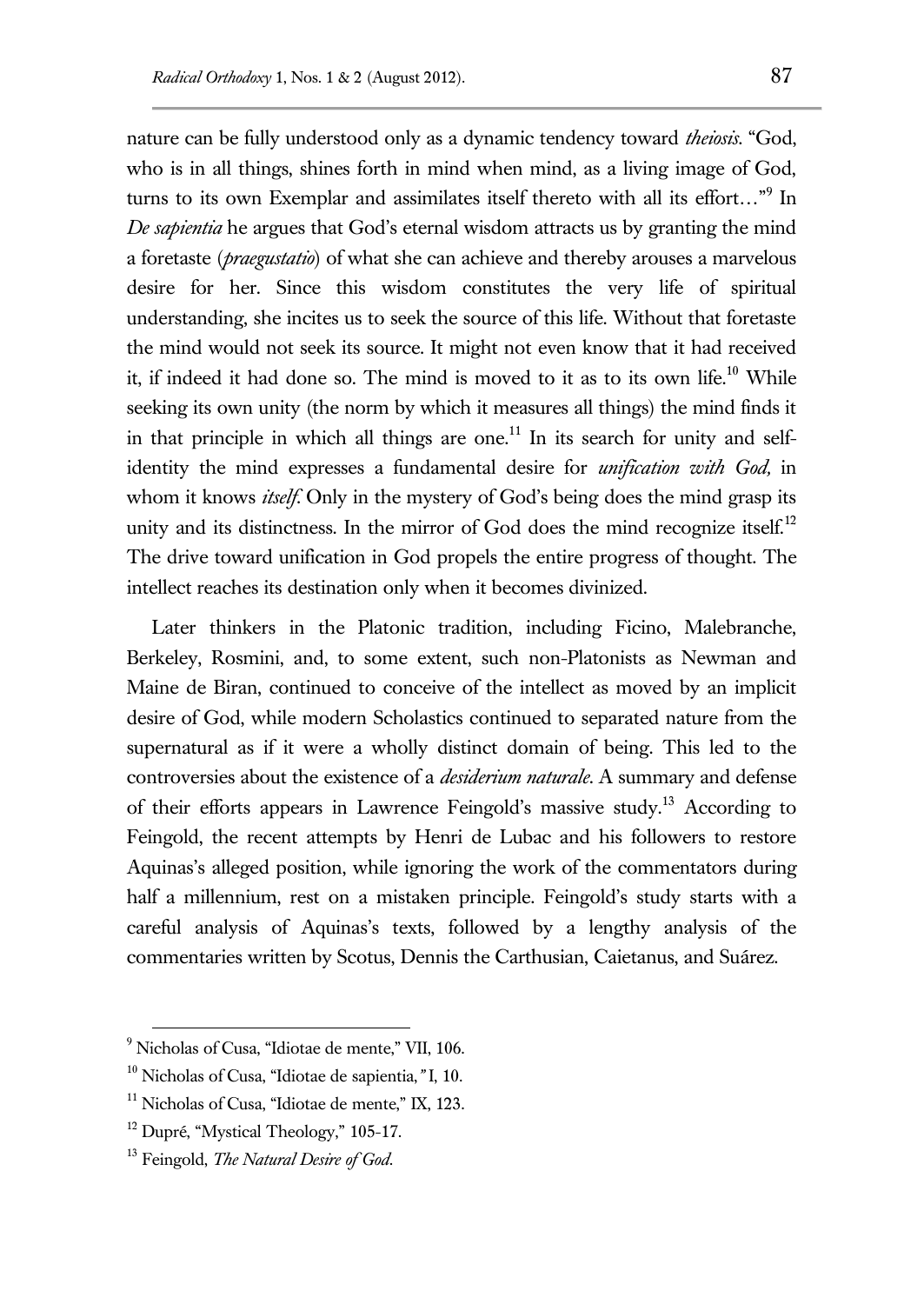Most of the commentators posit that a natural desire may be aroused (*elicited*) by some *knowledge* of God's existence. Others call the desire an innate, unconditional *appetite*. A great deal of disagreement divides the commentators concerning the nature of the vision of God, which is the object of the "natural desire." Some advocate that an innate natural desire is formally directed at a *vision* of God as God is in Himself. This rules out the existence of a state of "pure nature" detached from man's supernatural destiny in grace. Such has been the position of de Lubac, von Balthasar, and John Milbank. Others, of whom Sylvester of Ferrara comes perhaps closest to Aquinas, argue that even an innate desire can be no more than a desire to know the ultimate causes and essences of reality. Such a desire stems from an appetite for extending knowledge beyond its natural limits. The position assumes a state of pure nature at the root of man's (purely) natural desire of God.<sup>14</sup> The alleged foundational desire of *seeing* God consists in the desire of an intellect that cannot be satisfied before resting in the infinite, but in a manner totally proportionate to its nature.

Most of the Scholastic commentaries, whatever their internal differences, end up with a duality of two states and two natures. This duality is less obvious in the position of Dennis the Carthusian, a follower of Ruusbroec's mystical theology, who may also have been influenced by Nicholas of Cusa, whom he accompanied during Cusa's inspection travel through the Netherlands. Aquinas's position remains ambiguous however we attempt to interpret it.

#### **Signs of the Restoration of the Idea of a Natural Desire**

## *The Readmission of Transcendence as a Legitimate Philosophical Category*

The main reason why the idea of a natural desire has disappeared from modern philosophy is the narrowing of the field. Philosophy has come to define itself as reflection on reality as it presents itself to our immediate observation or calculation. The idea of transcendence has thereby been withdrawn to a dark

<sup>&</sup>lt;sup>14</sup> I have profited greatly from Aaron Riches' intelligent analysis of Feingold's work. I have to take sole responsibility for the simplifications of this report.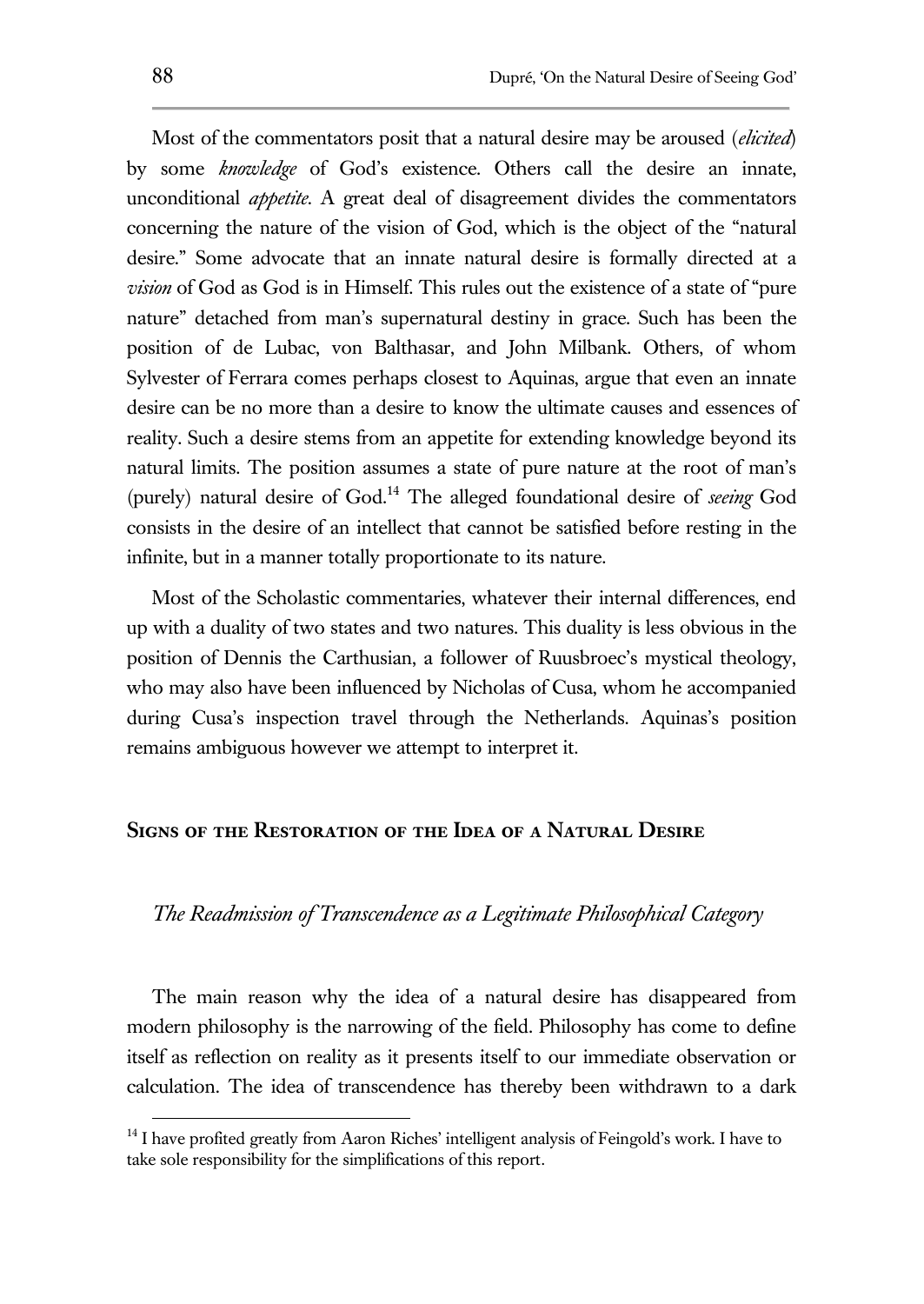territory to which philosophy claims to have no access. Recently, however, it appears that it may be regaining its former place in modern thought and with it, the legitimacy of the idea of a natural desire. Several philosophers have accepted that no philosophical discourse about reality can succeed without a discussion of what defines its limits and hence what surpasses them. Heidegger strongly asserted that philosophy's main task consists in exploring the transcendent horizon of the known. He even compared the philosophical attitude with the mystical one, articulated by Eckhart.<sup>15</sup> In Jaspers' philosophy also, the notion of *Transzendenz* occupies a central position. Existence, for him, must be defined through the relation to what transcends it. From a very different, cosmological position, Bergson argued that the evolutionary process of the real requires a *divine* impulse. Contrary to Heidegger and Jaspers, he conveys to this transcendence a traditionally religious sense.

Christian thinkers, such as Blondel, Maréchal, and Rahner, have equated this transcendent horizon with God. Still, they hesitate to embrace the traditional idea of a philosophical *desire for seeing God*. They were all aware of the fact that transcendence allows other than religious interpretations. Is an equation of transcendence with God still philosophically justified? If philosophy must a priori be detached from any link with the religious experience, the answer is obviously negative. Philosophy, however, ought to reflect on the entire range of experience, not merely on the processes of reason, but also on the experience of faith, of which a desire for God is constitutive. Once the idea of transcendence has been restored as a legitimate, indeed, essential part of philosophy, the question of a natural desire of an infinite ideal, constantly pursued, yet never attained, in all spiritual activity re-emerges.

## *The Natural Desire Revived*

Indeed, Max Scheler argued that such a desire lies at the ground of the very affirmation of God's existence. "Only a real being with the essential character of divinity can be the cause of man's religious propensity that is the propensity to

<sup>15</sup> See Heidegger, *Gelassenheit*.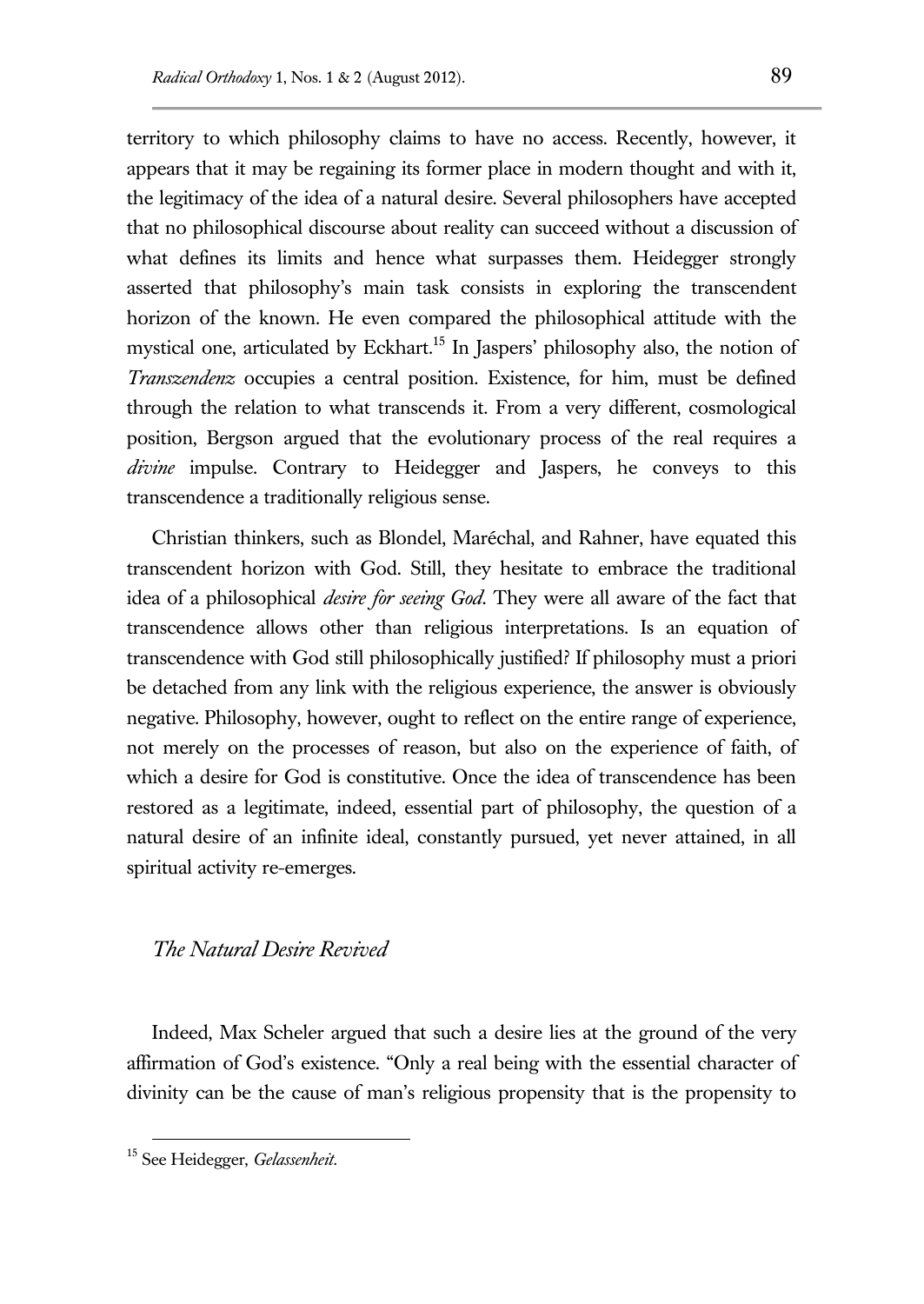execute in a real sense acts of that class whose acts, though finite experiences cannot fulfill them, nevertheless demand fulfillment."<sup>16</sup> Note, Scheler does not pretend that God exists because the desire for God has to be *satisfied*, but the very *existence* of the desire presupposes a transcendent reality. Without God's existence, the religious aspirations of humankind would be self-contradictory. Even this modified form of Scheler's argument, in my opinion, goes too far. The fact that the mind's intellectual dynamism surpasses the immediate object of knowledge and desire, does not necessarily lead to any conclusion about the *nature* of this transcendence. The equation of the transcendent with a monotheist idea of God does not follow from an argument, but takes place *within* the act of faith. Karl Rahner is more cautious in establishing the religious nature of the idea of transcendence. For him, all knowledge presupposes a "pre-apprehension" (*Vorgriff*) of *absolute being*. "The pre-apprehension of this *being* is not an a priori knowledge of an object, but the a priori horizon against which the perception of a sensuous [or any other] object ex-posteriori appears. It constitutes the very condition for an a posteriori appearance." <sup>17</sup> The idea of infinite *being* that functions as the horizon against which we know all beings, cannot but be transcendent. To the objection that a purely negative concept of the infinite would suffice for that function, Rahner responds that the *priority* of the infinite horizon with respect to the cognition of the finite requires that the horizon *actually* exists. Already Descartes had responded in a similar way to the objections leveled against the thesis of the primacy of the infinite with respect to the finite he had advanced in his Third Meditation. The background of an *existing* infinity is a necessary condition for the mind to recognize the finite as finite.

The question remains whether the necessity of an infinite horizon requires the infinite being to exist *independently* of finite beings, as the traditional idea of God implies. In itself the idea of *being* is neither finite nor infinite: it is indefinite. To posit that an infinite reality can exist independently of the finite is a religious *assumption*, not a philosophical conclusion. Logically a pantheistic or a panentheistic answer would be equally possible. Yet, the metaphor of a

<sup>16</sup> Scheler, *On the Eternal in Man*, 261.

<sup>17</sup> Rahner, *Hörer des Wortes*, 176.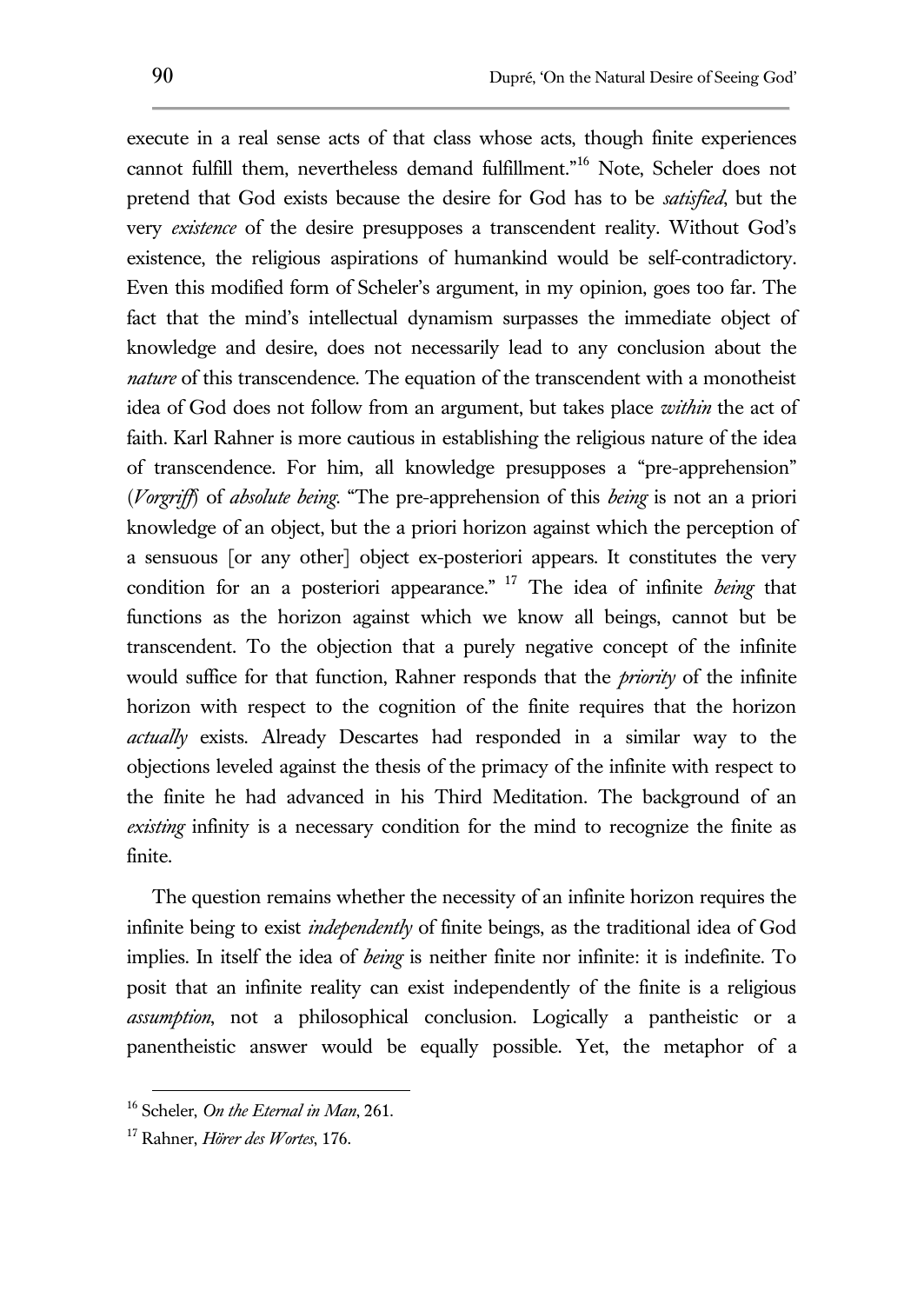transcendent horizon appropriately introduces the metaphysical question: What conditions the finite? The monotheistic answer that identifies the unconditioned conditioner with God, though not the only possible one, imposes itself to the philosopher's attention by having long been accepted in the West as well as in all monotheist cultures. Maurice Blondel therefore called it "a necessary hypothesis", that is, a religious interpretation of transcendence, which the philosopher is not allowed to ignore and whose consistency he is bound to investigate, even if it does not a priori exclude other alternatives. To one who insists on a religiously *neutral* proof, that is, a purely logical argument that neglects the *given* nature of the religious experience, the monotheist answer is not likely to find acceptance as the only, or even the most satisfactory one. However, to one who is *personally*  acquainted with the religious experience, the religious interpretation will be compelling.

## *Explicit and Implicit Natural Desire of God*

What does the preceding imply concerning the justification of the natural desire of God as God is in Himself? If one maintains a strict separation between a supernatural sphere and a pure nature, such a desire seems hard to justify, even for a believer living in a thoroughly secular environment. However, that separation itself rests on the false presumption that the notion of nature can be conceived independently of any intrinsic relation to a transcendent horizon, or of any information attained within the experienced relation to that horizon. To be sure, the philosopher may make a formal and always provisional abstraction from the *nature* of that horizon, as Aquinas did when he accepted most of Aristotle's ethics and metaphysics without even raising the question whether his idea of God agreed with, or differed from, Aristotle's. When in later centuries, however, this merely *formal* abstraction developed into a *real* separation between two domains, it led to a closed concept of nature in which the question of a desire for God could not even arise. With few exceptions, modern thought has drawn the conclusions from this separation. For the secular philosopher the term *supernatural* lost its meaning because of the unproven character of the claims attached to it. Theology, on its side, has of late given up the strict separation of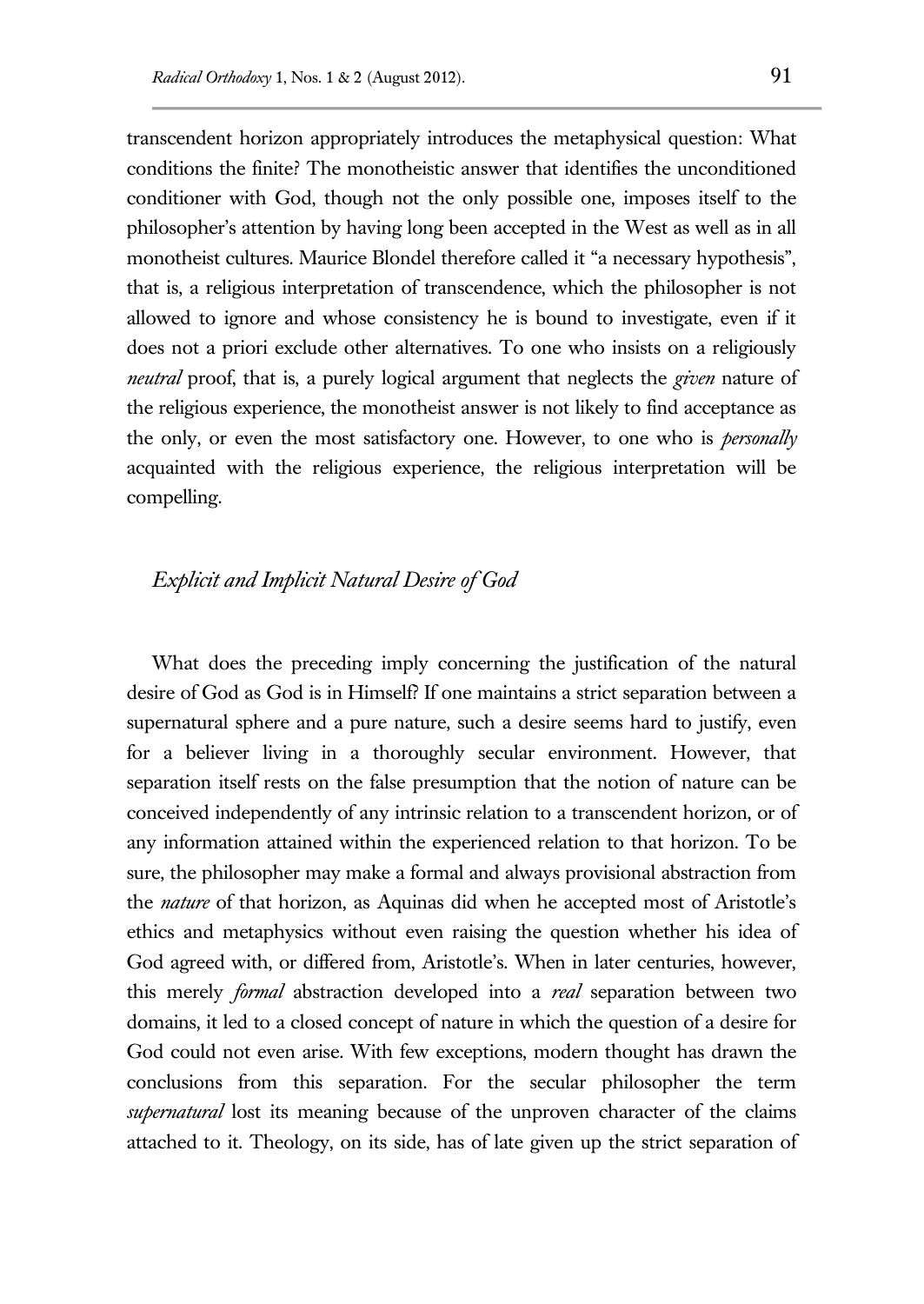nature and grace as if they were two distinct realms of being, of which each one pursues a different end.

The situation, then, has drastically changed in the last decades. Metaphysics is once again actively engaged in an analysis of the *transcendent horizon* of being. If philosophy allows itself to be enlightened by a reflection upon the religious experience (as it did before it severed its ties with theology) and thereby admits the possibility of giving a positive, religious content to its own idea of transcendence, then, in my judgment, it reinstates the philosophical legitimacy of the mind's natural orientation (both in being and in acting) toward a transcendent terminus. Nor is the interest of investigating this horizon limited to believers: the question of God is, as the secular thinker Edmund Husserl affirmed, the most significant one in philosophy.

Two positions, however, do not seem to follow from the restoration by Henri de Lubac and his followers of this new formulation of the *desiderium naturale visionis Dei*. First, that all humans experience an *explicit* desire for God, such as some medieval philosophers appear to have implied. Many of our contemporaries would not know what to make of a desire for what remains totally alien to them. Even religious men and women living in non-monotheist cultures might find the idea of a single or a personal God genuinely puzzling. At the time when the concept of a natural desire of God was formulated, the West recognized monotheism as the only philosophically legitimate form of transcendence. These conditions have ceased to exist. Equally vanished, however, is the modern rationalist obstacle against the idea of the desire of God, implied by the philosophical dogma that what cannot be strictly proven by reason or experience deserves no place in philosophy. Nothing entitles philosophy to restrict its investigation to what can be established by scientific truth or logical argument. Philosophy had ceased to be the science of "reason alone", as understood in the various forms of rationalism of the last three centuries (the most recent of which was positivism). It now consists primarily in a rational *reflection upon experience*—from whatever sources the experience may draw its content. Phenomenological and linguistic analysis, as well as the radical empiricism of American philosophy, resist, at least in principle, any dogmatic a priori about the content of experience: they analyze it as it actually occurs, and in so doing prepare the way for a more comprehensive metaphysical reflection. In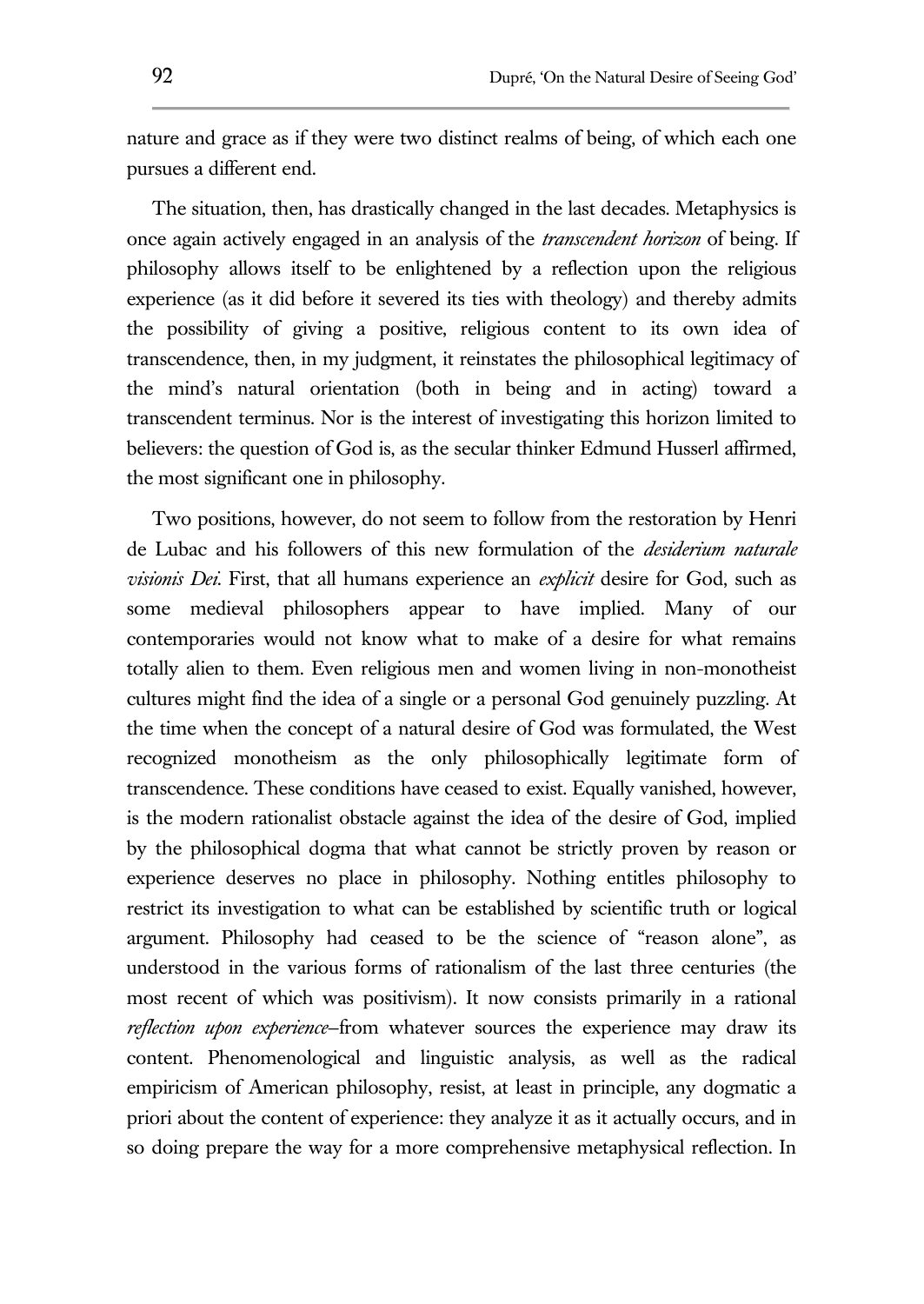the new philosophical constellation the mind's religious desire finds its place in the intellect's natural search for the nature of transcendence, and so would be implicit in human activity toward the *true* and *good as such*. No rational *a priori* prevents this search and this impulse to be specified by the idea of God, as presented in monotheist religion. Yet already St. Thomas cautioned that the object of the desire was much less defined than later Scholastics formulated it. It was, he claimed, a desire for a *beatitudo in communi*—a general idea of beatitude.

#### **Bibliography**

- Aristotle. *Nicomachean Ethics.* Chicago: University of Chicago Press, 2011.
- Aquinas, Thomas, St. *Summa contra Gentiles* Notre Dame: University of Notre Dame Press, 1991
- -----. *Commentary on St. John's Gospel* Still River, Mass: St Bede's Publications, 1999.
- -----. *Summa Theologiae* London: Eyre and Spottiswood, 1963
- Cusa, Nicholas. "Idiotae de sapient", I, 10, In *Nikolaus von Kues, Werke, Vol. 1*, edited by Paul Wilpert, Berlin: Walter De Gruyter, 1967.
- -----. "On Being a Son of God" in *Miscellania of Nicholas of Cusa,* III, 64, 166. Translated by Jasper Hopkins. Minneapolis: Arthur J. Banning Press, 1994.
- -----. "Idiotae de mente". In *On Wisdom and Knowledge* VII, 106, 237. Translated by Jasper Hopkins. Minneapolis: Arthur J. Banning Press, 1996.
- Dupré, Louis. *Passage to Modernity*. New Haven: Yale University Press, 1993.
- -----. "The Mystical Theology of Cusanus's De visione Dei." In Paul van Tongeren (ed.) *Eros and Eris. Liber Amicorum for Adriaan Peperzak*, 105- 17. Dordrecht, Kluwer, 1992.
- Eckhart, M. *Gelassenheit*. Pfullingen: Günther Neske, 1959.
- Feingold, Lawrence. *The Natural Desire of God According to St Thomas Aquinas and his Interpreters.* Rome: Appolinaire Studies, 2001.